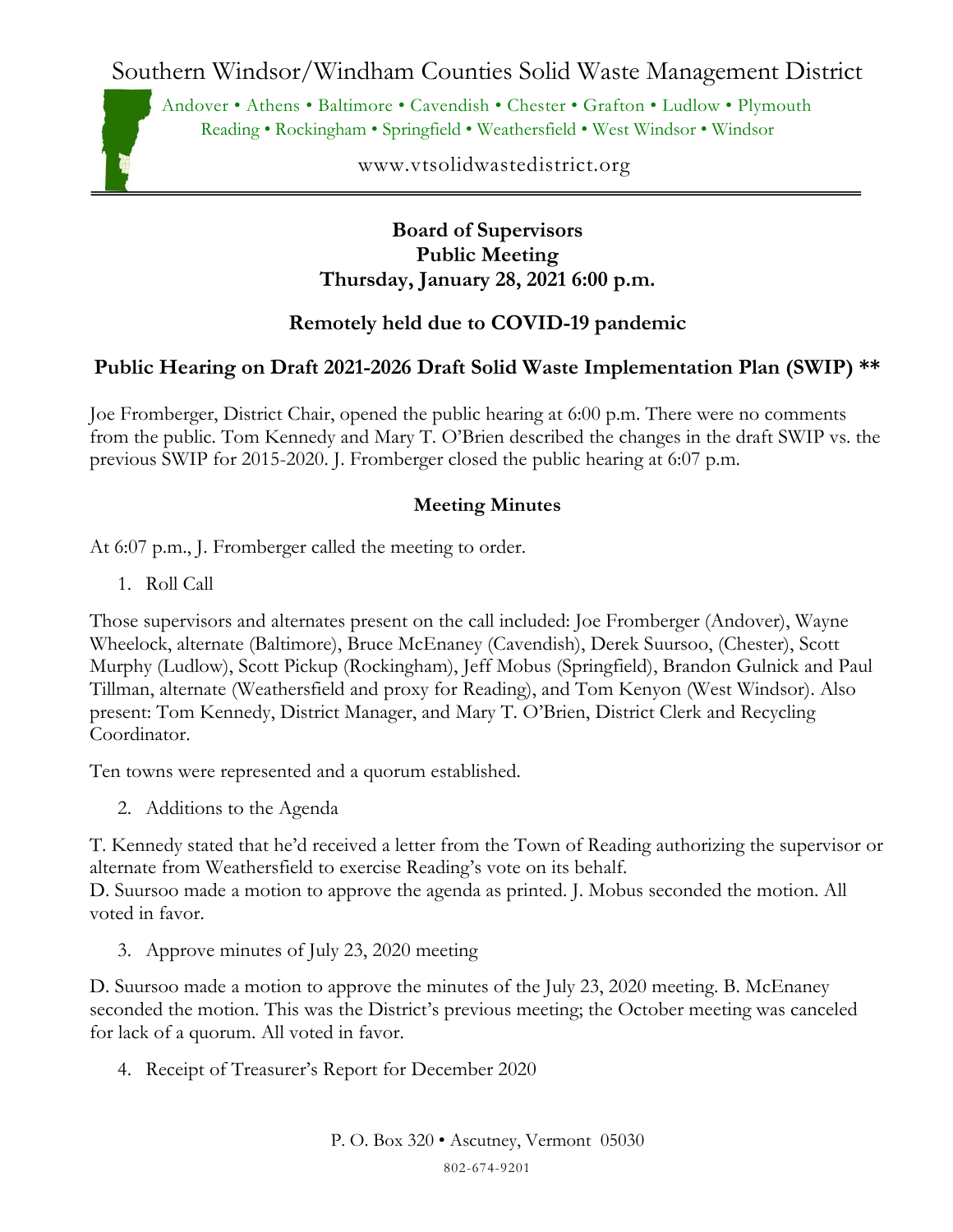D. Suursoo made a motion to receive the Treasurer's Report. B. McEnaney seconded the motion. The Treasurer, Darlene Kelley, was not present so T. Kennedy discussed the Report. He noted that the District is way ahead of the expected revenue in the glass program. The State's pesticide reimbursement program is running out of money so that is a concern. Halfway through the fiscal year, revenues are at 51.5% and expenses are at 48.5%. There was no discussion on the motion. All voted in favor.

5. Discussion of Solid Waste Contract for Transfer Stations

T. Kennedy stated that the contract with Casella Waste began on July 1, 2018 and will expire June 30, 2021 but can continue for two more one-year terms. The Executive Committee, however, recently voted to go out to bid. The District needs to give Casella Waste one hundred and twenty days' notice if the contract will not be renewed. The request for proposals (RFP) will go out in February so that a hauler recommendation to the entire Board can be announced at the annual District meeting on April 22, 2021. S. Pickup asked if the level of service would remain the same with a new contract. J. Fromberger responded in the affirmative. D. Suursoo made a motion to instruct management to pursue an RFP for a new solid waste contract. P. Tillman seconded the motion. T. Kennedy noted that the RFP would be out for a month for responses. All voted in favor.

6. Update on HHW Facility

T. Kennedy showed a PowerPoint presentation on "SWWC's Permanent Household Hazardous Waste Facility" which described the reasons for building a facility and the proposed layout. He stated that it is a public/private partnership with Alva Waste. He explained how the program will work. Residents are not currently charged for disposal but that may change with permanent facility.

7. Update on Glass Program

T. Kennedy said that the program is working well now after a few glitches in the beginning. Separating out glass can be financially advantageous because it's only \$40 per ton vs. \$100+ per ton for single-stream (mixed) recycling.

8. Update on Organics Collection Program for residents and schools

M. O'Brien spoke about delivering food scrap buckets to various schools in the District for use in their classrooms, since some schools are choosing to have students eat in classrooms, rather than in the cafeteria because of the pandemic.

9. Recycling Coordinator's Report

M. O'Brien spoke about the PaintCare program's success vs. its success in four other New England states.

10. Legislative Activities

T. Kennedy stated that the Vermont Legislature is working on COVID-related issues but that an extended producer responsibility for HHW bill, and an expansion of the bottle bill are also being considered.